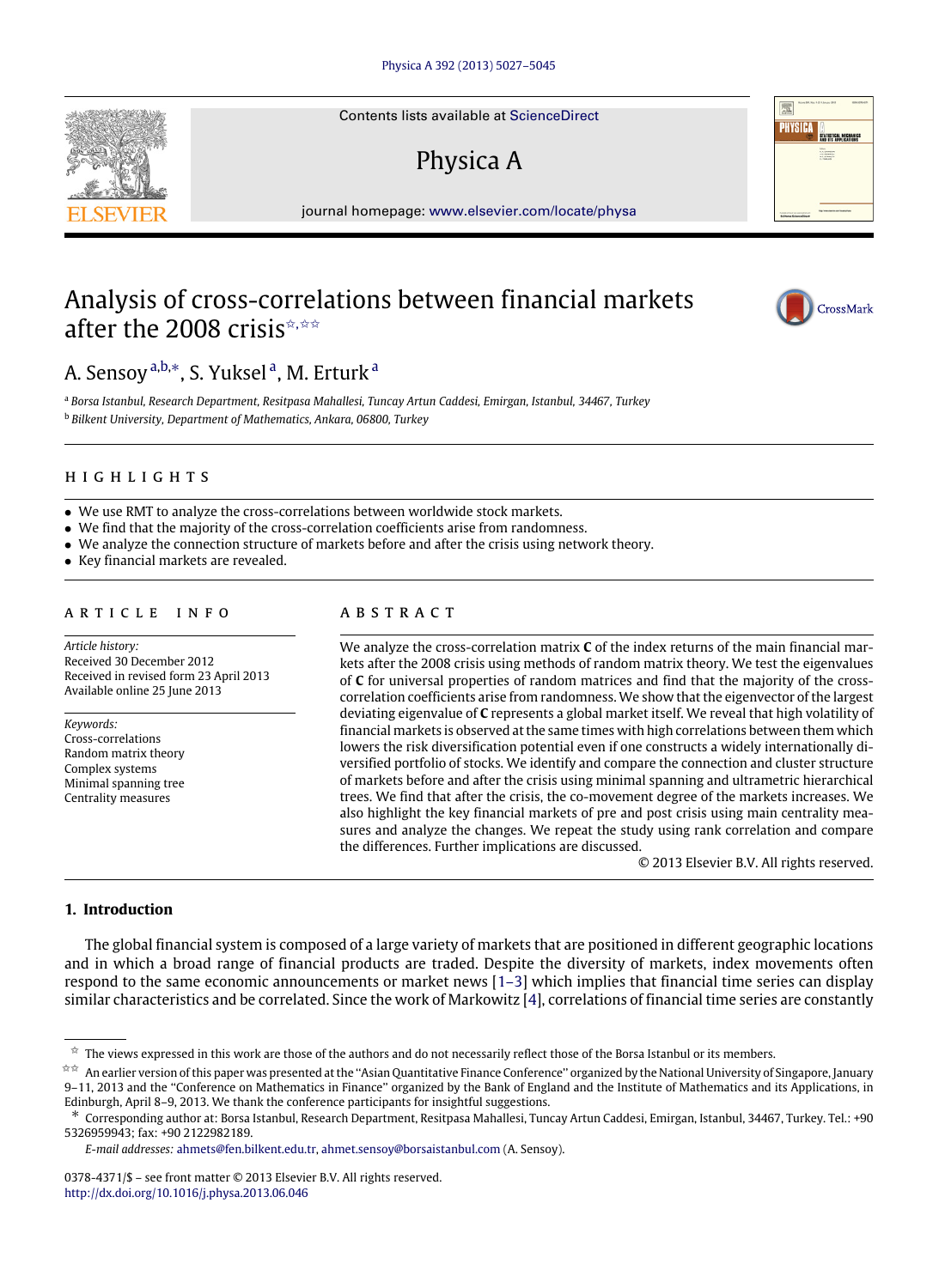a subject of extensive studies both at the theoretical and practical levels. It is important not only for understanding the collective behavior of a complex system but also for asset allocation and estimating the risk of a portfolio.

In particular since the recent 2008 financial crisis, which originated in the US and then spread to almost all markets in the world, many economists have been studying the correlation structure between financial markets and the transmission of volatility from one to another. One of the major difficulties in these studies are the complicated unknown underlying interactions of the financial markets. Besides correlations between markets need not be just pairwise but may rather involve clusters of markets and relationship between any two pair may change in time [\[5\]](#page--1-2).

In earlier times, physicists experienced similar problems. The problem became popular by Wigner's work in the 1950s for application in nuclear physics, in the study of statistical behavior of neutron resonances and other complex systems of interactions [\[6\]](#page--1-3). He tried to understand the energy levels of complex nuclei, when model calculations failed to explain experimental data. To overcome this problem, he assumed that the interactions between the constituents comprising the nucleus are so complex that they can be modeled as random [\[5\]](#page--1-2). Based on this assumption, he derived the statistical properties of very large symmetric matrices with i.i.d. entries and the results were in remarkable agreement with experimental data.

More recently random matrix theory (RMT) has been applied to analyze the financial time series [\[5,](#page--1-2)[7–37\]](#page--1-4). In particular, correlation matrices are computed for the empirical data and quantities associated with these matrices are compared to those of random matrices. The extent to which properties of the correlation matrices deviate from random matrix predications clarifies the status of the information derived from the computation of covariances [\[12\]](#page--1-5). The literature focuses on the correlations between individual stocks in a market; however, in this study we will analyze the cross-correlations between 87 main financial markets in the world by tools of RMT.

The rest of the paper is organized as follows; in Section [2,](#page-1-0) we give a brief description of the methodology. Section [3](#page--1-6) describes the data and contains several results of our analysis; in particular Sections [3.1,](#page--1-7) [3.2](#page--1-8) and [3.4](#page--1-9) present the eigenvalue and eigenvector analysis of the correlation matrix with discussion of the relation between volatility and correlation of financial markets. In Section [3.6,](#page--1-10) we construct a correlation based market network and compare the structure before and after the 2008 financial crisis by tools of graph theory. In Section [4,](#page--1-11) we use an alternative approach to the construction of the correlation matrix, present the related results and discuss possible further studies. Finally, Section [5](#page--1-12) contains some concluding remarks.

#### <span id="page-1-0"></span>**2. Methodology**

Let  $P_i(t)$  be the index of the stock market  $i = 1, 2, ..., N$  at time  $t$  and  $t = 0, 1, ..., T$ . The logarithmic index return of the *i*th market index over a time interval  $\Delta t$  is given by

$$
R_i(t, \Delta t) \equiv \ln P_i(t + \Delta t) - \ln P_i(t). \tag{1}
$$

We consider the normalized returns

$$
r_i(t) \equiv \frac{R_i - \langle R_i \rangle}{\sigma_i} \tag{2}
$$

where  $\sigma_i\equiv\sqrt{\langle R_i^2\rangle-\langle R_i\rangle^2}$  is the standard deviation of  $R_i$  and  $\langle\cdots\rangle$  is the time average over the considered period. Then the equal time cross-correlation matrix *C* is the matrix with elements

$$
c_{ij} \equiv \langle r_i r_j \rangle. \tag{3}
$$

In matrix notation, the interaction matrix **C** can be written as

$$
\mathbf{C} = \frac{1}{T} \mathbf{R} \mathbf{R}^t \tag{4}
$$

where **R** is an  $N \times T$  matrix with entries  $r_{im} \equiv r_i(m\Delta t)$  with  $i = 1, 2, ..., N$ ;  $m = 1, ..., T$  and  $\mathbb{R}^t$  denotes the transpose of **R**.

We will compare the properties of the interaction matrix **C** with those of a random cross-correlation matrix.

Let  $x_i(t)$ ;  $i = 1, 2, ..., N$  where  $x_i(t)$  are independent, identically distributed random variables. We define the  $N \times T$ matrix **A** by elements  $a_{it} \equiv x_i(t)$ . The matrix **W** defined as

$$
\mathbf{W} = \frac{1}{T} \mathbf{A} \mathbf{A}^t \tag{5}
$$

is called a Wishart matrix [\[38–40\]](#page--1-13). Let each *xi*(*t*) be normally distributed and rescaled to have zero mean and constant unit standard deviation. Under the restriction of  $N \to \infty$ ,  $T \to \infty$  with  $Q \equiv T/N > 1$  is fixed, the probability density function  $\rho_{rm}(\lambda)$  of eigenvalues  $\lambda$  of the matrix **W** is [\[39,](#page--1-14)[40\]](#page--1-15)

$$
\rho_{rm}(\lambda) = \frac{Q}{2\pi} \frac{\sqrt{(\lambda_{\text{max}} - \lambda)(\lambda - \lambda_{\text{min}})}}{\lambda} \tag{6}
$$